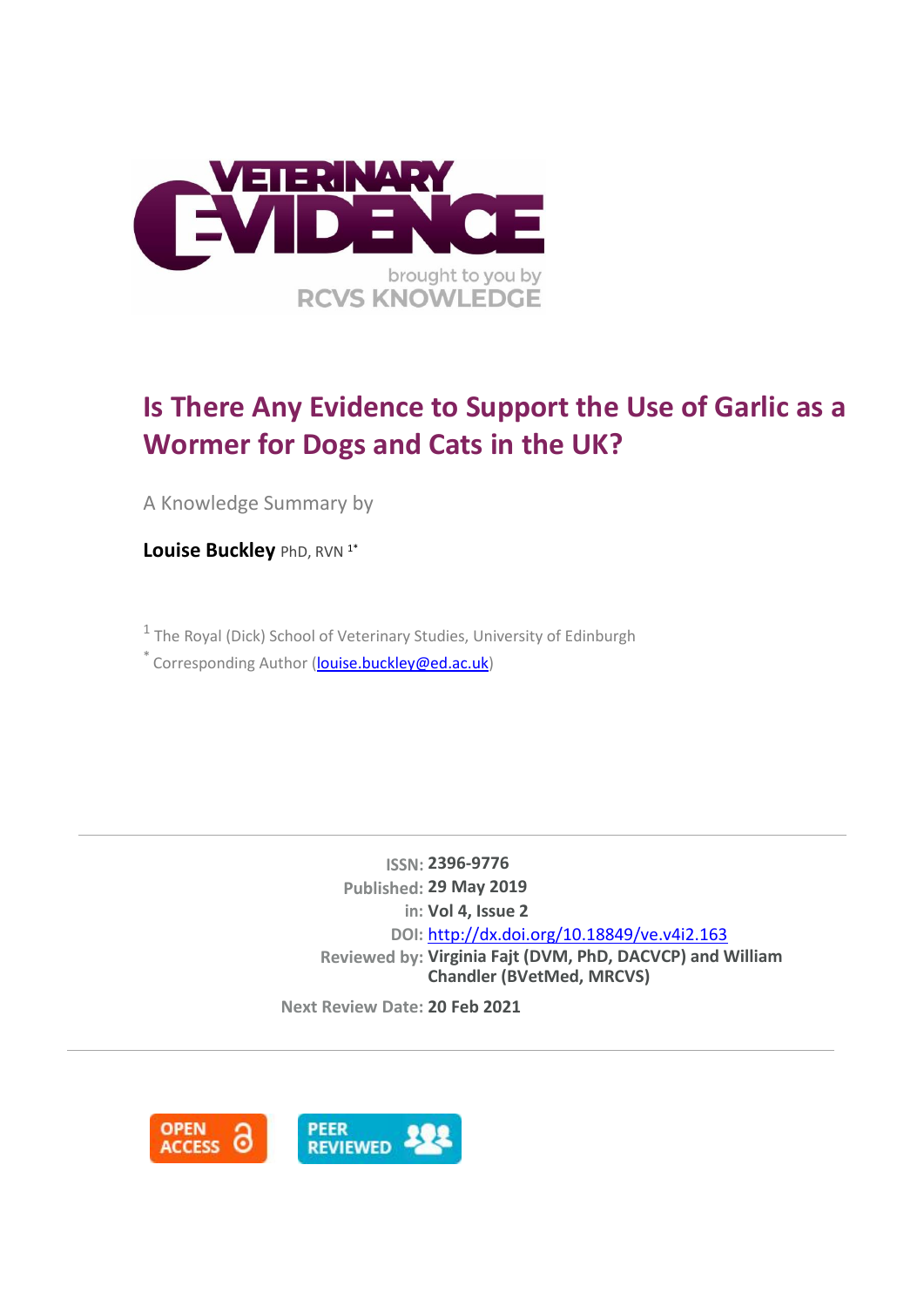# **KNOWLEDGE SUMMARY**

#### **PICO question**

In dogs and cats, is the oral administration of garlic, compared to no treatment, efficacious at preventing or reducing the intestinal worm burden (species found in the UK)?

#### **Clinical bottom line**

No studies were identified that investigated the efficacy of garlic at preventing intestinal worm burden. Garlic reduced egg and/or larvae counts in the worm species studied. However, where measured, egg and larvae count rapidly (2 days) returned to pretreatment levels once dietary garlic was discontinued. None of the studies included adulticidal action as an outcome measure. In the absence of research to demonstrate high levels of adulticidal action against a range of intestinal wormers at therapeutic, non-toxic levels in cats and dogs, clients should be advised that garlic has not been demonstrated to be an effective anthelmintic (either for multiple or single species use) for use in dogs and cats either to prevent or to treat an intestinal worm burden.

### **Clinical Scenario**

The veterinary nurse is reading through the worming advice being given in a Facebook group that encourages a natural approach to preventative medicine in dogs and cats. She notices that garlic is being recommended quite frequently by some pet owners as an alternative to a conventional anthelmintic and wonders what the evidence base is for this recommendation. She notes that some owners are recommending its routine use to prevent dogs or cats becoming parasitised and others are recommending it for dogs or cats known to have an intestinal worm burden so she includes both aspects in her PICO.

#### **The evidence**

No papers were identified that addressed the use of garlic to prevent dogs and/or cats becoming parasitised by intestinal worm species. Three papers were identified that either fully (Bastidas, 1969; Ronagh et al*.* 2015) or partially (Andrei et al*.,* 2011) addressed the intestinal worm reduction aspect of the PICO. Two of the studies focused on dogs (Bastidas, 1969; Andrei et al*.,* 2011) and one of the studies focused on cats (Ronagh et al*.,* 2015). Not all species of intestinal worm known to parasitise cats and/or dogs in the UK were represented, with tapeworm species being the notable exception. All three studies were clinical trials that either used the animal as its own control (Andrei et al*.,* 2011, Bastidas, 1969) or allocated the animals to separate treatment groups (Ronagh et al*.,* 2015). Random allocation of the latter was not reported. Despite being clinical trials, all three studies are very limited with poor data handling and insufficient reporting of the methodology and/or results.

The Andrei et al*.* (2011) study used the garlic in conjunction with other herbs so any potential anthelmintic effect of garlic is totally confounded with the other components ( $n = 6$ , plus water) of the tincture and pumpkin oil preparation used. However, this tincture was associated with a greater than 90% reduction in eggs per gram of faeces for all species (*Toxocara canis, Ancylostoma* spp., *Trichocephalus* spp.), with similar findings across both populations (shelter dogs: n = 37, owned dogs: n = 10)) studied. Bastidas (1969), with a sample size of one, found that larvae count of *Ancylostoma Caninum* decreased during daily dosing with garlic, but eggs per gram of faeces was only slightly reduced. Rapid recovery to pre-dosing levels (2 days) was observed

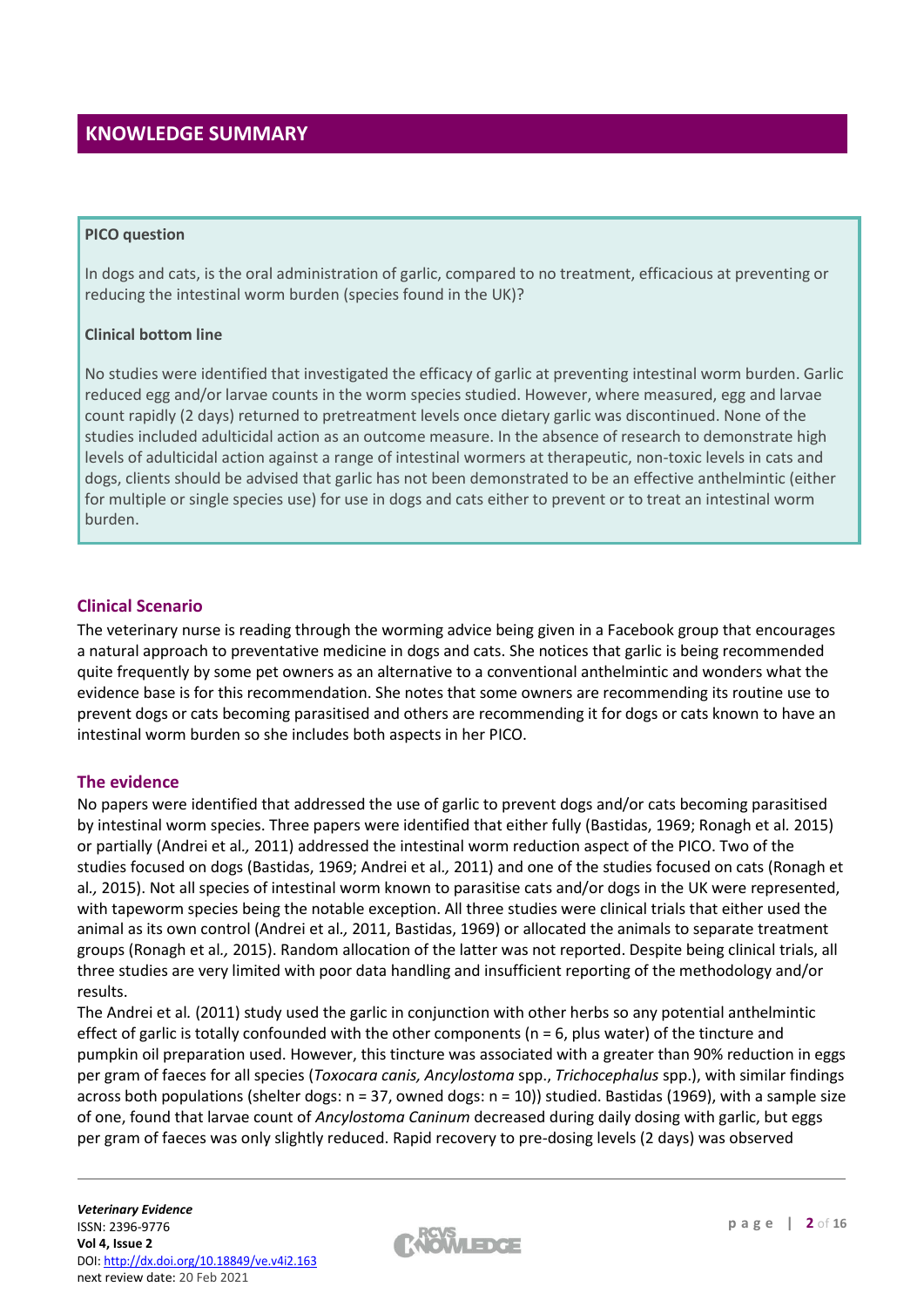following treatment cessation. Finally, Ronagh et al*.* (2015) found that cats dosed with garlic (n = 5) showed a numerical reduction in *Toxocara cati* eggs on a faecal egg count and a numerical reduction in fecundity rate (number of eggs produced by a female adult *Toxocara cati* worm). No such reduction in either parameter was observed for Control cats (n = 5). None of the studies directly studied the effect of garlic as an adulticide and this remained an important practical limitation in the use of these findings.

## **Summary of the evidence**

| Andrei et al. (2011)         |                                                                                                                                                                                                                                                                                                                                                                                                                                                                                                                                                                                  |  |
|------------------------------|----------------------------------------------------------------------------------------------------------------------------------------------------------------------------------------------------------------------------------------------------------------------------------------------------------------------------------------------------------------------------------------------------------------------------------------------------------------------------------------------------------------------------------------------------------------------------------|--|
| <b>Population:</b>           | Two different populations of dogs were used.                                                                                                                                                                                                                                                                                                                                                                                                                                                                                                                                     |  |
|                              | Group one: unwormed dogs at a Romanian rescue centre.                                                                                                                                                                                                                                                                                                                                                                                                                                                                                                                            |  |
|                              | Group two: dogs owned by people living in Timişoara (Romania).                                                                                                                                                                                                                                                                                                                                                                                                                                                                                                                   |  |
|                              | Both sexes, different breeds, and an age range of 2 months-4 years<br>were used, but it is not possible to distinguish how this was<br>distributed across the two groups. No further information is<br>provided.                                                                                                                                                                                                                                                                                                                                                                 |  |
| Sample size:                 | Group one: 37 dogs                                                                                                                                                                                                                                                                                                                                                                                                                                                                                                                                                               |  |
|                              | Group 2: 10 dogs                                                                                                                                                                                                                                                                                                                                                                                                                                                                                                                                                                 |  |
| <b>Intervention details:</b> | The study design was a before/after design, with each dog used as<br>its own control.                                                                                                                                                                                                                                                                                                                                                                                                                                                                                            |  |
|                              | The intervention was a home prepared herbal tincture (10%<br>solution), plus a dose of cold pressed pumpkin oil. The herbal<br>tincture contained the following herbs:<br>Inula helenium<br>Tanacetum vulgare<br>Thymus serpyllum<br>Artemisia absinthium<br>Allium ursinum<br>Allium sativum (garlic)<br>The quantities of each herbal are not stated, and the references<br>cited are for resources reported in the Romanian language.<br>The dose administered of both the tincture and the pumpkin oil was<br>weight dependent, and was given per os twice daily for 5 days. |  |
|                              | <b>Experimental timeline</b><br>Day 0: a faecal sample was obtained from each dog.<br>Day 1-13: at some point over these 13 days each dog was given a<br>weight dependent twice daily dose of the tincture plus the pumpkin<br>oil for 5 days. The actual days this was administered on are not<br>reported.                                                                                                                                                                                                                                                                     |  |

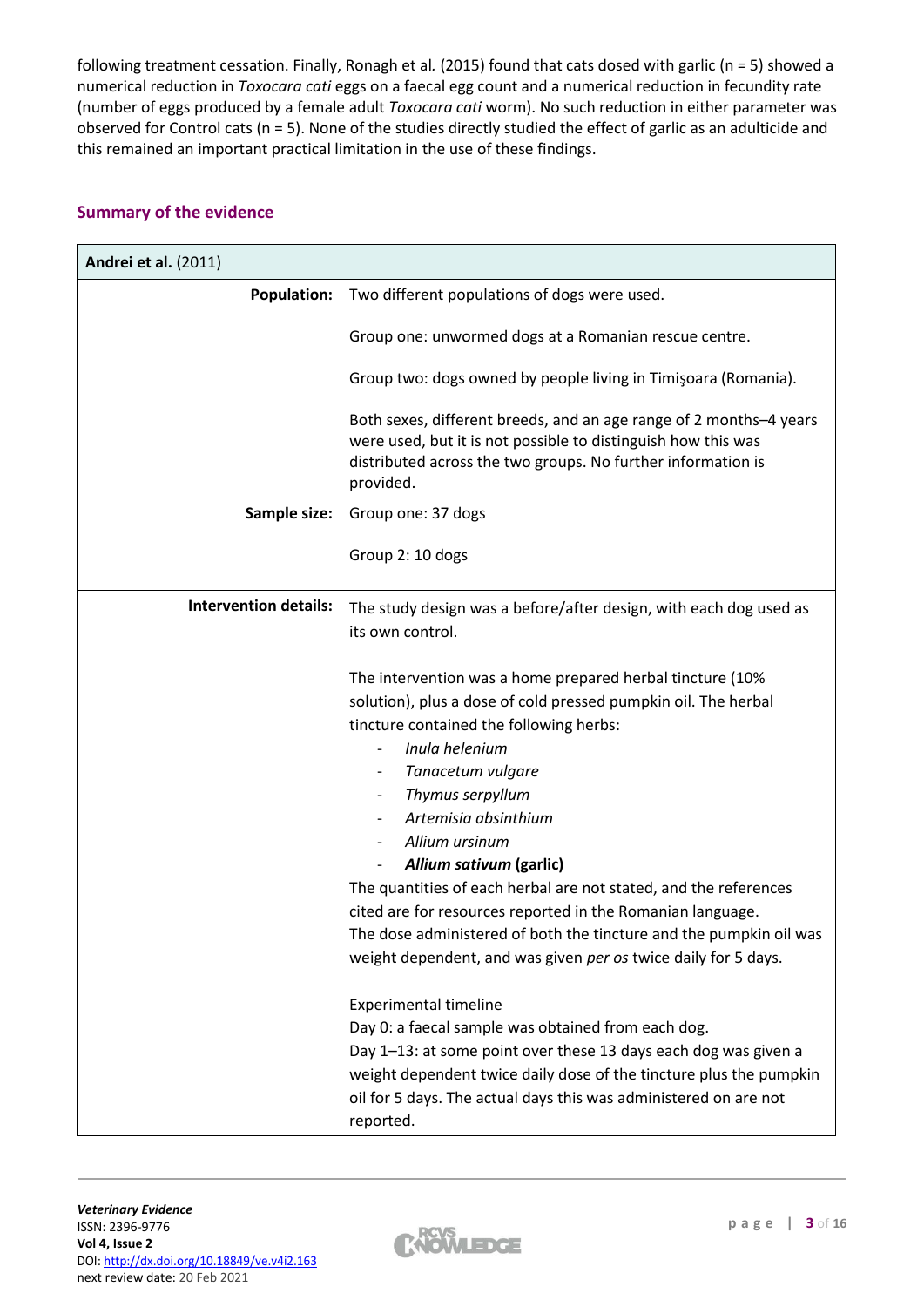|                                                       | Day 14: a faecal sample was obtained from each dog.                                                                                                                                                                                                                                                                                                                                 |  |  |  |  |  |
|-------------------------------------------------------|-------------------------------------------------------------------------------------------------------------------------------------------------------------------------------------------------------------------------------------------------------------------------------------------------------------------------------------------------------------------------------------|--|--|--|--|--|
|                                                       | The Willis and McMaster coproscopic method (no reference                                                                                                                                                                                                                                                                                                                            |  |  |  |  |  |
|                                                       | provided by the authors) was used to undertake the egg count.                                                                                                                                                                                                                                                                                                                       |  |  |  |  |  |
| <b>Study design:</b>                                  | Non-randomised controlled trial (before/after design)                                                                                                                                                                                                                                                                                                                               |  |  |  |  |  |
| <b>Outcome studied:</b>                               | Worm eggs per gram of faeces, split down by species/class. Samples<br>taken before (day 0) and after (day 14) the intervention was applied.                                                                                                                                                                                                                                         |  |  |  |  |  |
|                                                       | A percentage effectiveness score was then calculated:                                                                                                                                                                                                                                                                                                                               |  |  |  |  |  |
|                                                       | Effectiveness (%) = ((EPG day $0$ – EPG day 14) ÷ EPG day 0) X 100                                                                                                                                                                                                                                                                                                                  |  |  |  |  |  |
|                                                       | $EPG = Eggs per gram$                                                                                                                                                                                                                                                                                                                                                               |  |  |  |  |  |
| <b>Main findings:</b><br>(relevant to PICO question): | In summary, for both groups of dogs, the egg count of the three<br>species present was considerably lower following the intervention.                                                                                                                                                                                                                                               |  |  |  |  |  |
|                                                       | The following values show the mean $\pm$ standard error of the mean,<br>associated with each group/day/species. Please note the authors do<br>not conduct analytical statistics so there are no p values. They do<br>report a confidence level of 95% but then appear <sup>1</sup> to report the<br>confidence interval as a range, rather than as lower limit and higher<br>limit. |  |  |  |  |  |
|                                                       | Group 1:<br>Toxocara canis:<br>Day 0: 1180.40 ± 131.19<br>Day 14: 121.70 ± 28.61<br>Effectiveness: 92.55%                                                                                                                                                                                                                                                                           |  |  |  |  |  |
|                                                       | Ancyclostoma spp.:<br>Day 0: 1212.96 ± 121.41<br>Day 14: 131.40 ± 28.39<br>Effectiveness: 91.87%                                                                                                                                                                                                                                                                                    |  |  |  |  |  |
|                                                       | Trichocephalus spp.:<br>Day 0: 1011.54 ± 211.01<br>Day 14: 123.00 ± 43.34<br>Effectiveness: 91.34%                                                                                                                                                                                                                                                                                  |  |  |  |  |  |
|                                                       | Group 2:<br>Toxocara canis:<br>Day 0: 800.00 ± 117.2<br>Day 14: 50.00 ± 20.41<br>Effectiveness: 93.86%                                                                                                                                                                                                                                                                              |  |  |  |  |  |
|                                                       | Ancyclostoma spp.:<br>Day 0: 810.00 ± 182.62<br>Day 14: 70.00 ± 30.00<br>Effectiveness: 92.57%                                                                                                                                                                                                                                                                                      |  |  |  |  |  |

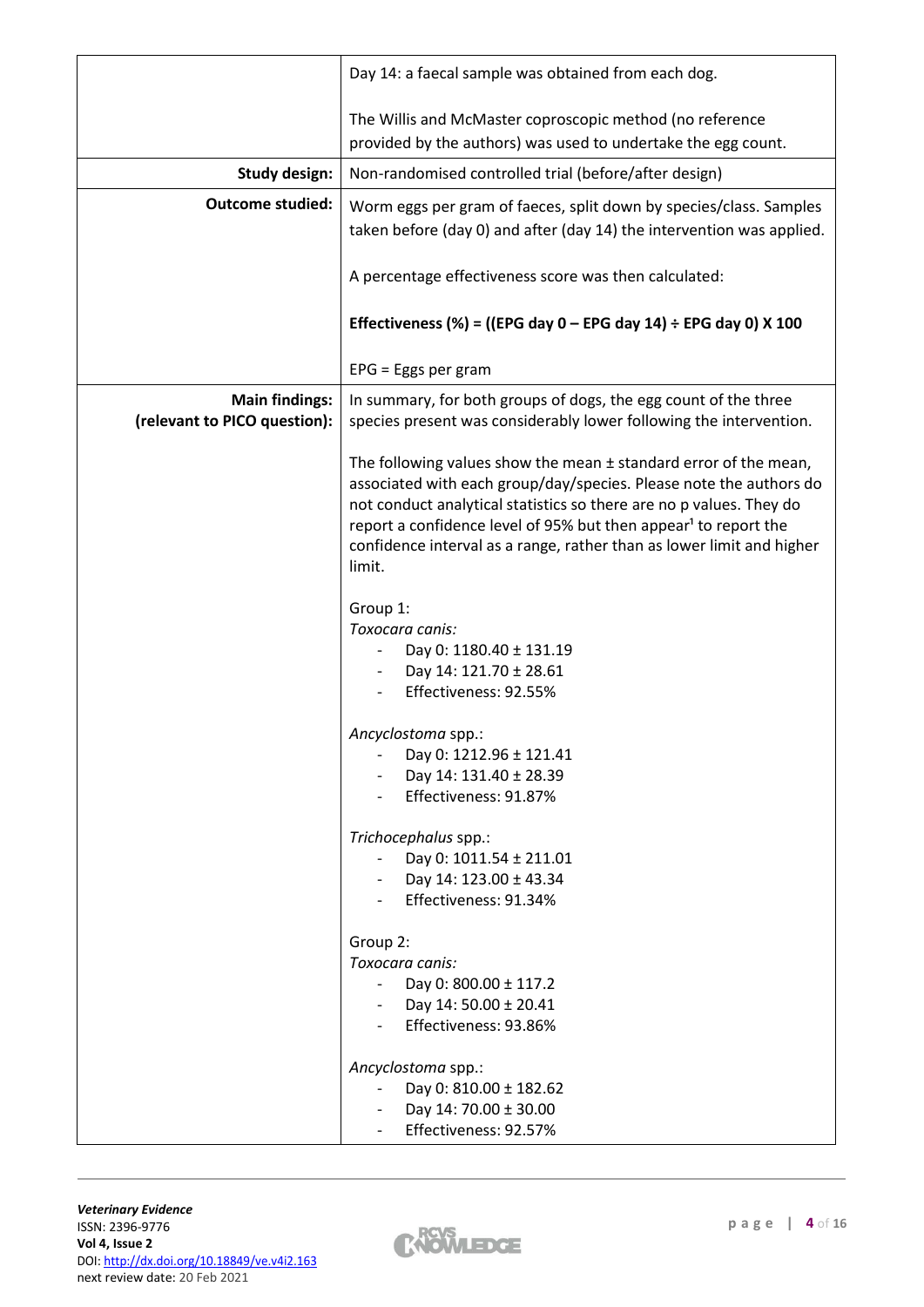|                              | Trichocephalus spp.:<br>Day 0: 508.30 ± 83.08<br>Day 14: 50.00 ± 18.26<br>Effectiveness: 93.82%                                                                                                                                                                                                                                                                                                                                                                                                                                                                                                                                                                                                                                                                                                                                                                                    |  |  |  |  |
|------------------------------|------------------------------------------------------------------------------------------------------------------------------------------------------------------------------------------------------------------------------------------------------------------------------------------------------------------------------------------------------------------------------------------------------------------------------------------------------------------------------------------------------------------------------------------------------------------------------------------------------------------------------------------------------------------------------------------------------------------------------------------------------------------------------------------------------------------------------------------------------------------------------------|--|--|--|--|
|                              | <sup>1</sup> The interpretation made by the author of this Knowledge Summary.                                                                                                                                                                                                                                                                                                                                                                                                                                                                                                                                                                                                                                                                                                                                                                                                      |  |  |  |  |
| Limitations:                 | Inadequate reporting of the scientific method (lacks detail,<br>not reproducible given the level of detail reported)<br>No information regarding the quantity of herbs present in a<br>standardised dose of the tincture<br>No information as to whether the scientists involved in this<br>study were blinded<br>Data handling is poor: effect sizes calculated for values that<br>are meaningless, confidence intervals are reported and<br>labeled incorrectly<br>The author uses parametric measures of central tendency<br>and variation but does not report assessing the distribution<br>of the data and no skew value is reported<br>Although the tincture appears to have a marked effect on<br>worm burden in dogs it is impossible to quantify the effect,<br>if any, of the addition of garlic to this preparation<br>The sample size for treatment group two is small |  |  |  |  |
| Bastidas (1969)              |                                                                                                                                                                                                                                                                                                                                                                                                                                                                                                                                                                                                                                                                                                                                                                                                                                                                                    |  |  |  |  |
| <b>Population:</b>           | A dog weighing 10 kg and naturally infected with Ancylostoma<br>caninum                                                                                                                                                                                                                                                                                                                                                                                                                                                                                                                                                                                                                                                                                                                                                                                                            |  |  |  |  |
|                              | No further information is available about the dog                                                                                                                                                                                                                                                                                                                                                                                                                                                                                                                                                                                                                                                                                                                                                                                                                                  |  |  |  |  |
| Sample size:                 | One                                                                                                                                                                                                                                                                                                                                                                                                                                                                                                                                                                                                                                                                                                                                                                                                                                                                                |  |  |  |  |
| <b>Intervention details:</b> | The intervention was the addition of garlic to the dog's diet (ground<br>meat, once daily). The dose varied daily (see below).                                                                                                                                                                                                                                                                                                                                                                                                                                                                                                                                                                                                                                                                                                                                                     |  |  |  |  |
|                              | Experimental time line:<br>Day 1-5: Before phase. Dog was fed ground meat only.                                                                                                                                                                                                                                                                                                                                                                                                                                                                                                                                                                                                                                                                                                                                                                                                    |  |  |  |  |
|                              | Day 6-10: During phase. Dog was fed ground meat plus garlic.                                                                                                                                                                                                                                                                                                                                                                                                                                                                                                                                                                                                                                                                                                                                                                                                                       |  |  |  |  |
|                              | Day 11-12: After phase. Dog was fed ground meat only.                                                                                                                                                                                                                                                                                                                                                                                                                                                                                                                                                                                                                                                                                                                                                                                                                              |  |  |  |  |
|                              | A faecal sample was collected on all 12 days, and a daily egg count (4<br>replicates, 50 mg samples) undertaken using the Kato method<br>(Martin and Beaver, 1968), and a culture (five replicates, 300 mg<br>samples) per day were made and allowed to stand for 10 days (in a<br>darkened room, at an ambient temperature of 21-23°C). The larvae<br>were then killed using iodine and counted.                                                                                                                                                                                                                                                                                                                                                                                                                                                                                  |  |  |  |  |

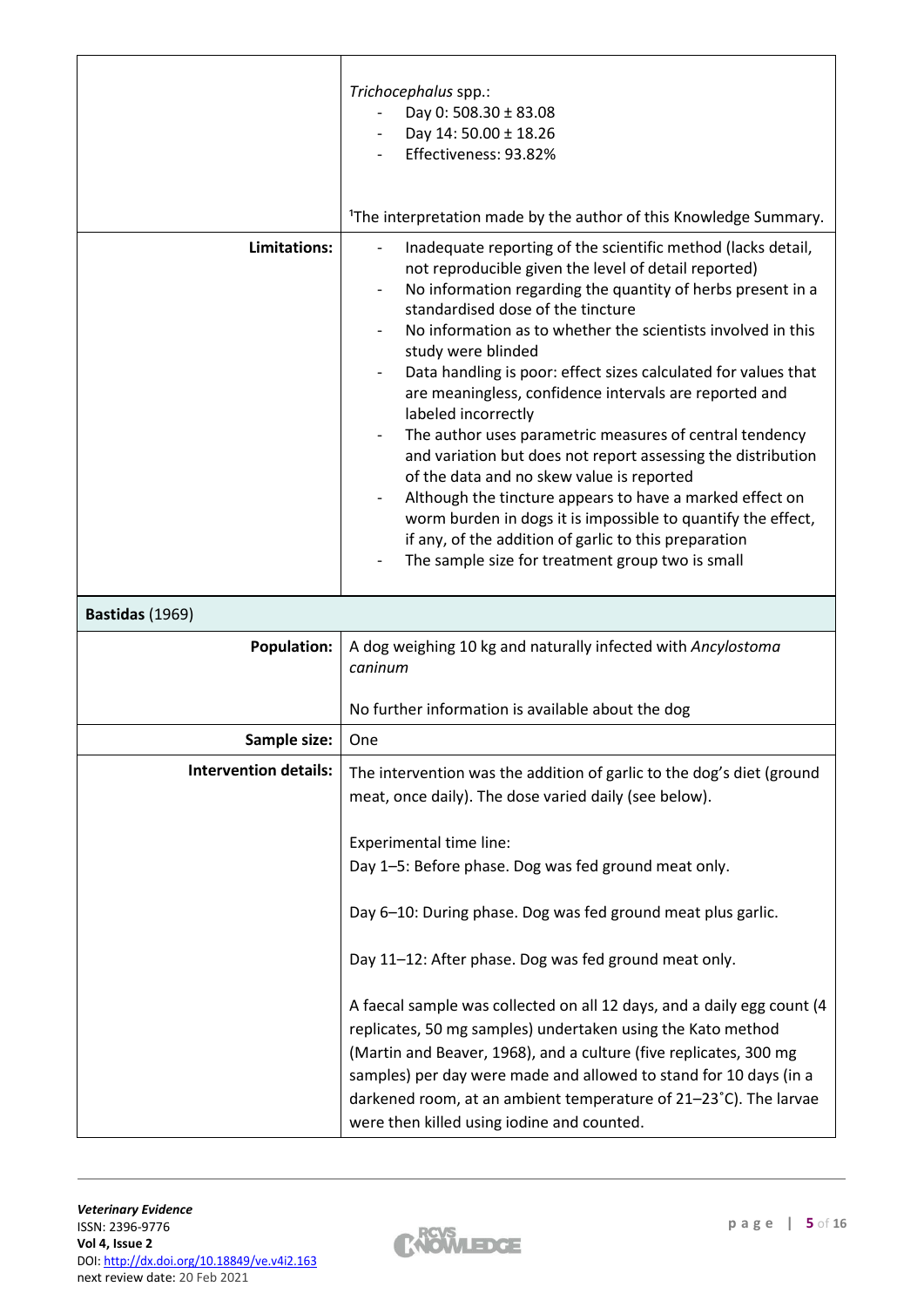| <b>Study design:</b><br><b>Outcome studied:</b>       | The quantity of garlic fed/ingested was:<br>Day 6: 6.7 g<br>Day 7: 8.7 g<br>Day 8: 10.1 g<br>Day 9: 10.4 g<br>Day 10: 10.0 g<br>Non-randomised controlled trial (before intervention/during<br>intervention/after intervention)<br>There were two outcome measures:<br>Daily mean egg count (eggs/smear)<br>1.<br>Daily mean larvae count (larvae/culture)<br>2.                                                                                                                                                                                 |  |  |  |  |  |
|-------------------------------------------------------|--------------------------------------------------------------------------------------------------------------------------------------------------------------------------------------------------------------------------------------------------------------------------------------------------------------------------------------------------------------------------------------------------------------------------------------------------------------------------------------------------------------------------------------------------|--|--|--|--|--|
| <b>Main findings:</b><br>(relevant to PICO question): | The author of the research paper reports only raw daily values in a<br>table. With a sample size of one, there are no analytical statistics.<br>To aid visualisation of the results, these raw values have been<br>reported using line graphs created by the author of this Knowledge<br>Summary.<br>450<br>count per smear<br>400<br>350<br>300<br>250<br>egg<br>200<br>$\frac{15}{4}$ 150<br>$\frac{150}{50}$<br>$\frac{150}{2}$<br>$\mathbf{0}$<br>Day 1 Day 2 Day 3 Day 4 Day 5 Day 6 Day 7 Day 8 Day 9 Day 10 Day 11 Day 12<br>Day of trial |  |  |  |  |  |
|                                                       | Figure 1: Mean daily egg count. Nb. before phase/treatment (day 1-<br>5); during phase/treatment (day 6-10); after phase/treatment (day<br>$11 - 12$<br>1200<br>Mean daily larvae count per<br>1000<br>800<br>culture<br>600<br>400<br>200<br>Day 1 Day 2 Day 3 Day 4 Day 5 Day 6 Day 7 Day 8 Day 9 Day 10 Day 11 Day 12<br>Day of trial<br>Figure 2: Mean daily larvae count. Nb. before phase/treatment (day<br>1-5); during phase/treatment (day 6-10); after phase/treatment                                                                 |  |  |  |  |  |

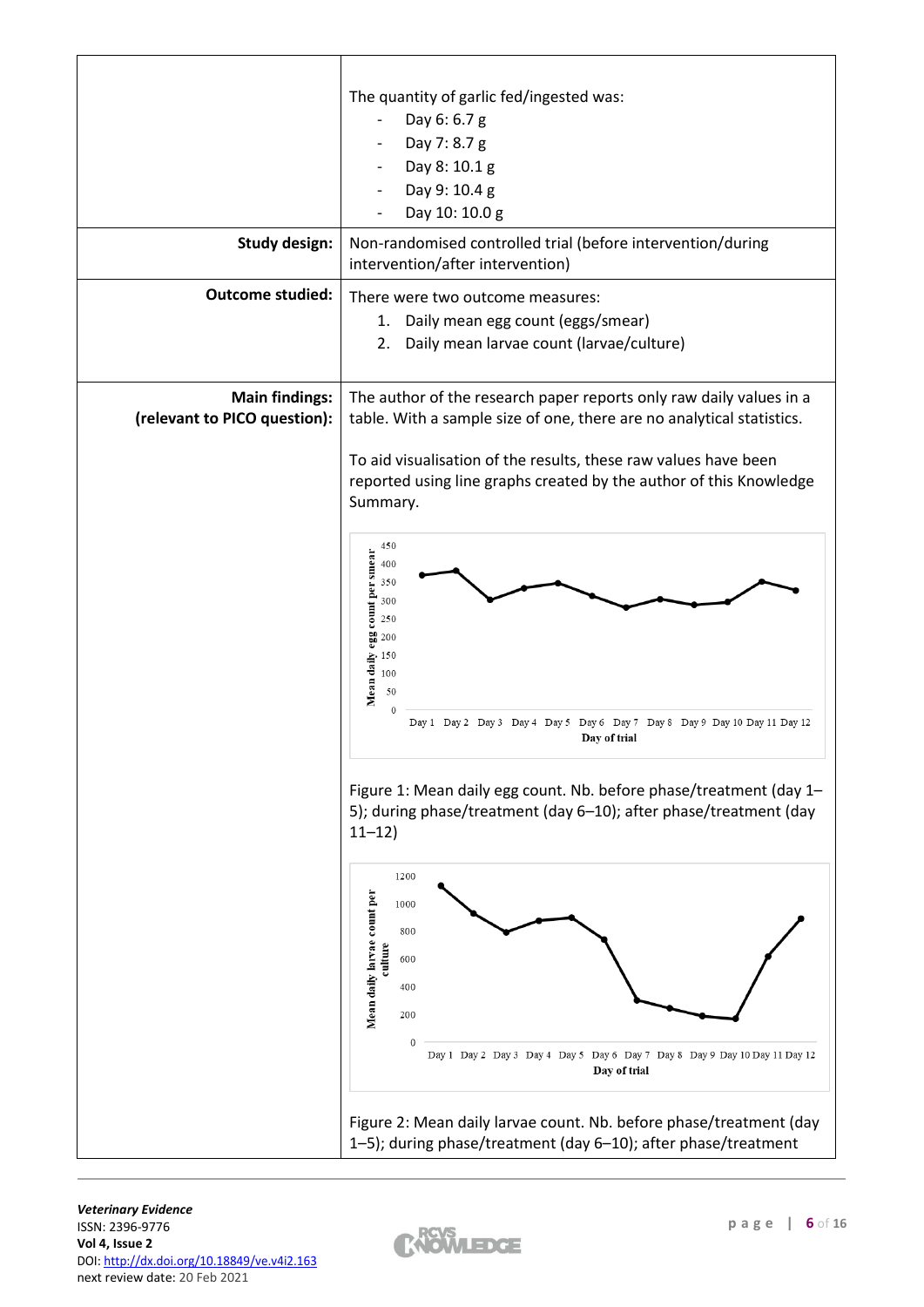|                              | $(day 11-12)$                                                                                                                                                                                                                                                                                                                                                                                                                                                                                                                                                                                                                                                                               |
|------------------------------|---------------------------------------------------------------------------------------------------------------------------------------------------------------------------------------------------------------------------------------------------------------------------------------------------------------------------------------------------------------------------------------------------------------------------------------------------------------------------------------------------------------------------------------------------------------------------------------------------------------------------------------------------------------------------------------------|
|                              | The author of this Knowledge Summary also undertook the following<br>analysis on the data reported in the original paper:                                                                                                                                                                                                                                                                                                                                                                                                                                                                                                                                                                   |
|                              | Using the formula reported in the Andrei et al. (2011) study, the<br>percentage of effectiveness was calculated. The mean value before<br>feeding garlic (day 1-5) was used as the baseline measurement (EPG<br>day 0), and day 10 (last day that garlic was fed) as the comparator<br>(EPG day 10). The findings were as follows:<br>Effectiveness at reducing egg count by day 10: 14.75%<br>effective <sup>1</sup><br>Effectiveness at reducing larvae count by day 10: 81.77%<br>effective <sup>2</sup>                                                                                                                                                                                 |
|                              | $114.75\% = ((342.7 - 296)/342.7) \times 100\%$                                                                                                                                                                                                                                                                                                                                                                                                                                                                                                                                                                                                                                             |
|                              | $2$ 81.77% = ((927.2)/169)/927.2) x 100%                                                                                                                                                                                                                                                                                                                                                                                                                                                                                                                                                                                                                                                    |
| Limitations:                 | There was a sample size of one<br>There is no evidence that blinding was undertaken so the<br>person handling the faecal sample was potentially aware of<br>whether the sample corresponded to days on which garlic<br>was administered<br>The dose of garlic was not standardised per day (it is not<br>clear whether this is because the quantity offered was<br>different each day, or the quantity voluntarily consumed<br>was different despite offering a fixed amount)<br>The study findings could have been strengthened by a<br>repeated measures design on this one subject, to help rule<br>out stochastic or alternative explanations for the findings<br>Limited data handling |
| <b>Ronagh et al. (2015)</b>  |                                                                                                                                                                                                                                                                                                                                                                                                                                                                                                                                                                                                                                                                                             |
| <b>Population:</b>           | Stray domestic shorthair female cats (weighing circa 3 kg), captured<br>from the streets of Tehran and naturally infected with Toxocara cati<br>roundworms (based on faecal egg counts).                                                                                                                                                                                                                                                                                                                                                                                                                                                                                                    |
| Sample size:                 | 25 cats (five per treatment group), drawn from a wider trapped<br>sample of 100 cats. The 25 cats with the heaviest worm burden were<br>selected from this larger sample.                                                                                                                                                                                                                                                                                                                                                                                                                                                                                                                   |
| <b>Intervention details:</b> | Cats were allocated to one of five treatment groups:<br>1. Control (no treatment)<br>2. Garlic (fed one 1.25 g garlic tablet daily)<br>3. Black seed (fed 12 g of black seed powder daily)<br>4. Pumpkin (fed 3 g of pumpkin seed powder daily)<br>5. Cloves (fed 6 g of clove powder daily)<br>Cats were trapped, housed separately, and given 3 days to                                                                                                                                                                                                                                                                                                                                   |



acclimatise to their environment before the treatments were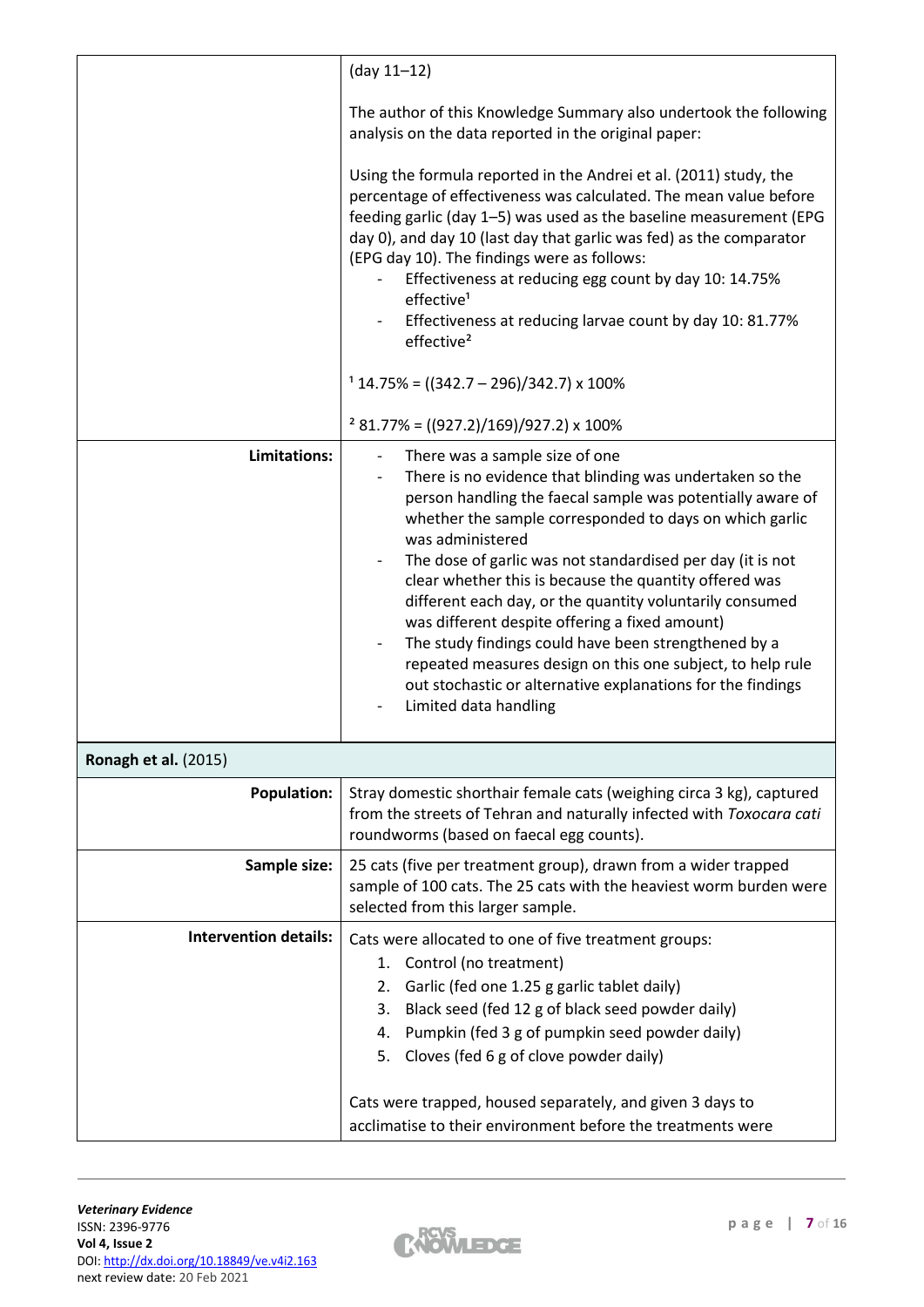| applied.<br><b>Experimental timeline:</b>                                                                             |
|-----------------------------------------------------------------------------------------------------------------------|
|                                                                                                                       |
|                                                                                                                       |
| 1. Day 0 (prior to treatment): faeces were collected, and stored                                                      |
| in a 10% formalin buffer solution to prevent decay. An egg                                                            |
| count was performed at some point subsequent to this.                                                                 |
|                                                                                                                       |
| Day 7: cats were fed a standard feed ration (not defined in<br>2.                                                     |
| more detail by the authors), either without a supplement                                                              |
| (Control group) or with a supplement (experimental                                                                    |
| treatment groups). The supplement given is outlined in the                                                            |
| treatment group description above.                                                                                    |
| 7 days after treatments were applied (not clear whether this<br>3.                                                    |
| is 7 days after the start or end of the supplement phase):                                                            |
| faeces were collected, and stored in a 10% formalin buffer                                                            |
| solution to prevent decay. An egg count was performed                                                                 |
| (formalin-ether sediment method, no reference provided by                                                             |
| the authors) at some point subsequent to this.                                                                        |
| 4. Cats were then euthanised, and the stomach and intestines                                                          |
| removed and preserved in 10% formalin. Sections of                                                                    |
| stomach, duodenum, jejunum and ileum were then stained                                                                |
| (haematoxylin and eosin), and examined microscopically for<br>damage). The number of intestinal adult female Toxocara |
| cati worms was counted.                                                                                               |
|                                                                                                                       |
|                                                                                                                       |
| Controlled trial (not clear if randomised or nonrandomised)<br><b>Study design:</b>                                   |
| <b>Outcome studied:</b><br>Two outcome measures were relevant to the PICO:                                            |
| 1. Faecal egg count (Toxocara cati eggs)                                                                              |
| Fecundity rate (Toxocara cati worms)<br>2.                                                                            |
|                                                                                                                       |
| The fecundity rate was calculated using the following equation:                                                       |
| Fecundity rate = $EPG \div$ Number of female adult worms                                                              |
| $EPG = eggs per gram$                                                                                                 |
| <b>Main findings:</b><br>Please note: only the Control group and the Garlic group results are                         |
| (relevant to PICO question):<br>reported here.                                                                        |
| 1. Faecal egg count:                                                                                                  |
| The mean (± standard deviation) Toxocara cati eggs per gram of                                                        |
| faeces were as follows:                                                                                               |
| Day 0: Control group: 9.4 (± 1.1); Garlic group: 19.0 (± 2.2)                                                         |
| Day 7: Control group: 9.0 (± 1.6); Garlic group: 8.8 (± 0.8)                                                          |
| The authors also report that the Control group versus Garlic group                                                    |

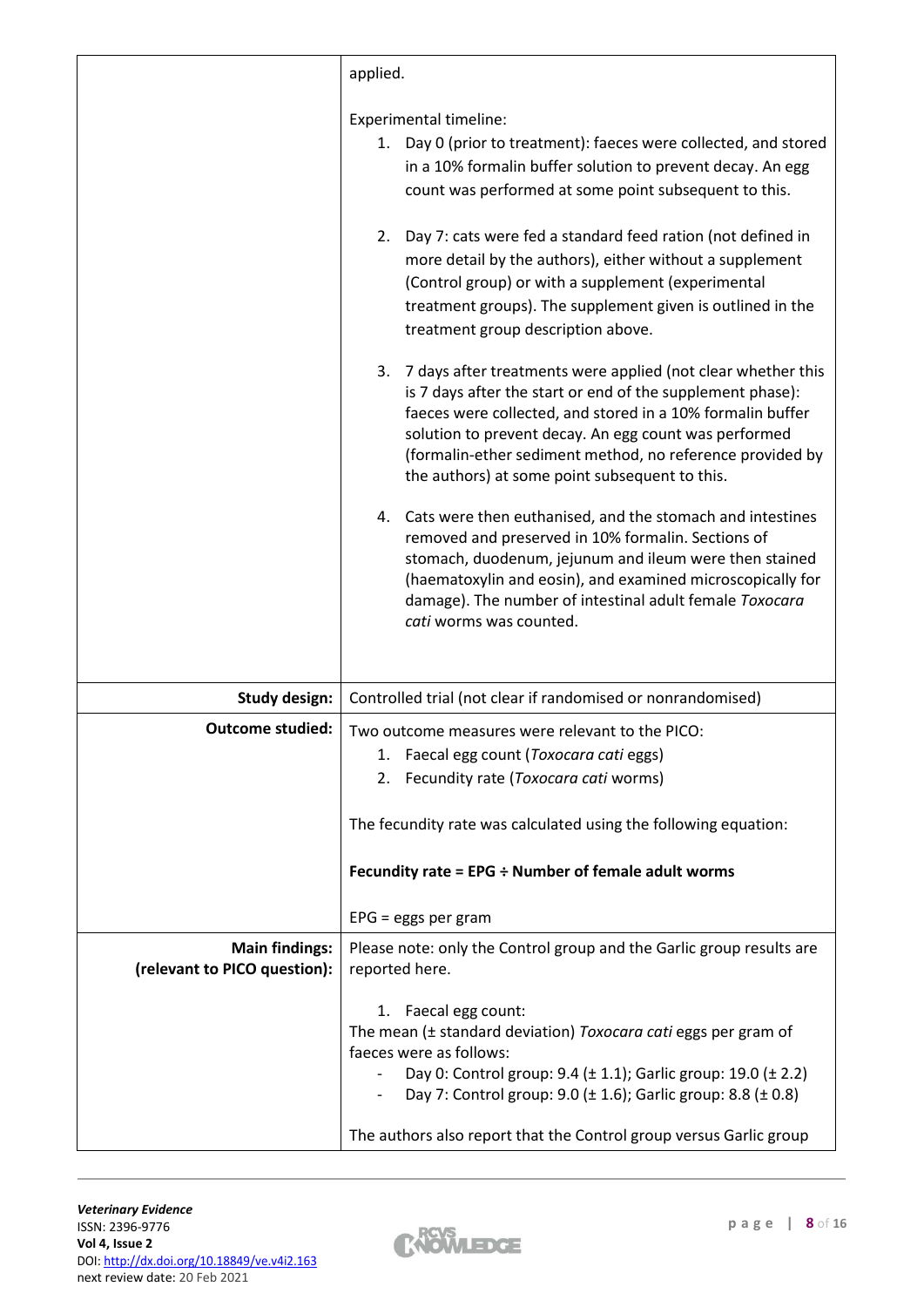|              | was significantly different (T-test, $P = 0.003$ ).                                                                                                                                                                                                                                                                                                                                                                                                                                                                                                                                                                                                                                                                                                                  |                     |                |                |  |
|--------------|----------------------------------------------------------------------------------------------------------------------------------------------------------------------------------------------------------------------------------------------------------------------------------------------------------------------------------------------------------------------------------------------------------------------------------------------------------------------------------------------------------------------------------------------------------------------------------------------------------------------------------------------------------------------------------------------------------------------------------------------------------------------|---------------------|----------------|----------------|--|
|              | Nb. They do not make clear what data this T-test was performed<br>with (the raw data for day 0 or day 7, or a comparison between<br>groups after calculating the difference in EPG between day 0 and<br>day 7 for each individual cat. No other statistical analysis is<br>performed (e.g. within treatment differences) on this data.<br>2. Fecundity rate:<br>The authors report only raw data (individual animals) for this data.<br>The raw data can be seen in table 1 below.<br>Table 1: A comparison of the fecundity rate for cats in the control<br>and garlic treatment groups                                                                                                                                                                             |                     |                |                |  |
|              | Treatment                                                                                                                                                                                                                                                                                                                                                                                                                                                                                                                                                                                                                                                                                                                                                            | Animal no.          | Day 0:         | Day 7:         |  |
|              | group                                                                                                                                                                                                                                                                                                                                                                                                                                                                                                                                                                                                                                                                                                                                                                |                     | fecundity rate | fecundity rate |  |
|              |                                                                                                                                                                                                                                                                                                                                                                                                                                                                                                                                                                                                                                                                                                                                                                      | 1                   | 5.5            | 5.5            |  |
|              |                                                                                                                                                                                                                                                                                                                                                                                                                                                                                                                                                                                                                                                                                                                                                                      | $\overline{2}$      | 5              | 5              |  |
|              | Control                                                                                                                                                                                                                                                                                                                                                                                                                                                                                                                                                                                                                                                                                                                                                              | 3                   | 9              | 9              |  |
|              |                                                                                                                                                                                                                                                                                                                                                                                                                                                                                                                                                                                                                                                                                                                                                                      | 4                   | 4.5            | 4              |  |
|              |                                                                                                                                                                                                                                                                                                                                                                                                                                                                                                                                                                                                                                                                                                                                                                      | 5                   | 8              | $\overline{7}$ |  |
|              |                                                                                                                                                                                                                                                                                                                                                                                                                                                                                                                                                                                                                                                                                                                                                                      | 1                   | 6.66           | 3              |  |
|              |                                                                                                                                                                                                                                                                                                                                                                                                                                                                                                                                                                                                                                                                                                                                                                      | $\overline{2}$      | 11             | 5              |  |
|              | Garlic                                                                                                                                                                                                                                                                                                                                                                                                                                                                                                                                                                                                                                                                                                                                                               | 3                   | 9              | 4.5            |  |
|              |                                                                                                                                                                                                                                                                                                                                                                                                                                                                                                                                                                                                                                                                                                                                                                      | $\overline{4}$<br>5 | 9.5<br>16      | 4<br>8         |  |
|              | Descriptive statistics (below) have been performed on this data set<br>by the Knowledge Summary author using the same parameters used<br>by the paper authors in the first outcome measure. Data distribution<br>or skewness has not been evaluated.<br>The mean (± standard deviation) fecundity rate was as follows:<br>Day 0: Control group: 6.4 (± 2.0); Garlic group: 10.4 (± 3.5)<br>Day 7: Control group: 6.1 ( $\pm$ 1.9); Garlic group: 4.9 ( $\pm$ 1.9)                                                                                                                                                                                                                                                                                                    |                     |                |                |  |
| Limitations: | The authors do not report how they allocated the cats to the<br>different treatment groups so it is not known whether cats<br>were randomly allocated to receive the different<br>treatments.<br>There is no evidence that the researchers or any other<br>personnel involved in the study (if any) were blinded as to<br>the treatments when collecting/analysing data.<br>Insufficient experimental detail (in both the methods and<br>results sections) is available to fully understand or interpret<br>the study findings.<br>There is insufficient detail in the methods to fully appraise<br>scientific rigour (e.g. in relation to egg count methodology,<br>use of duplicate samples, etc.)<br>Statistical analysis is limited and it is unclear what the p |                     |                |                |  |

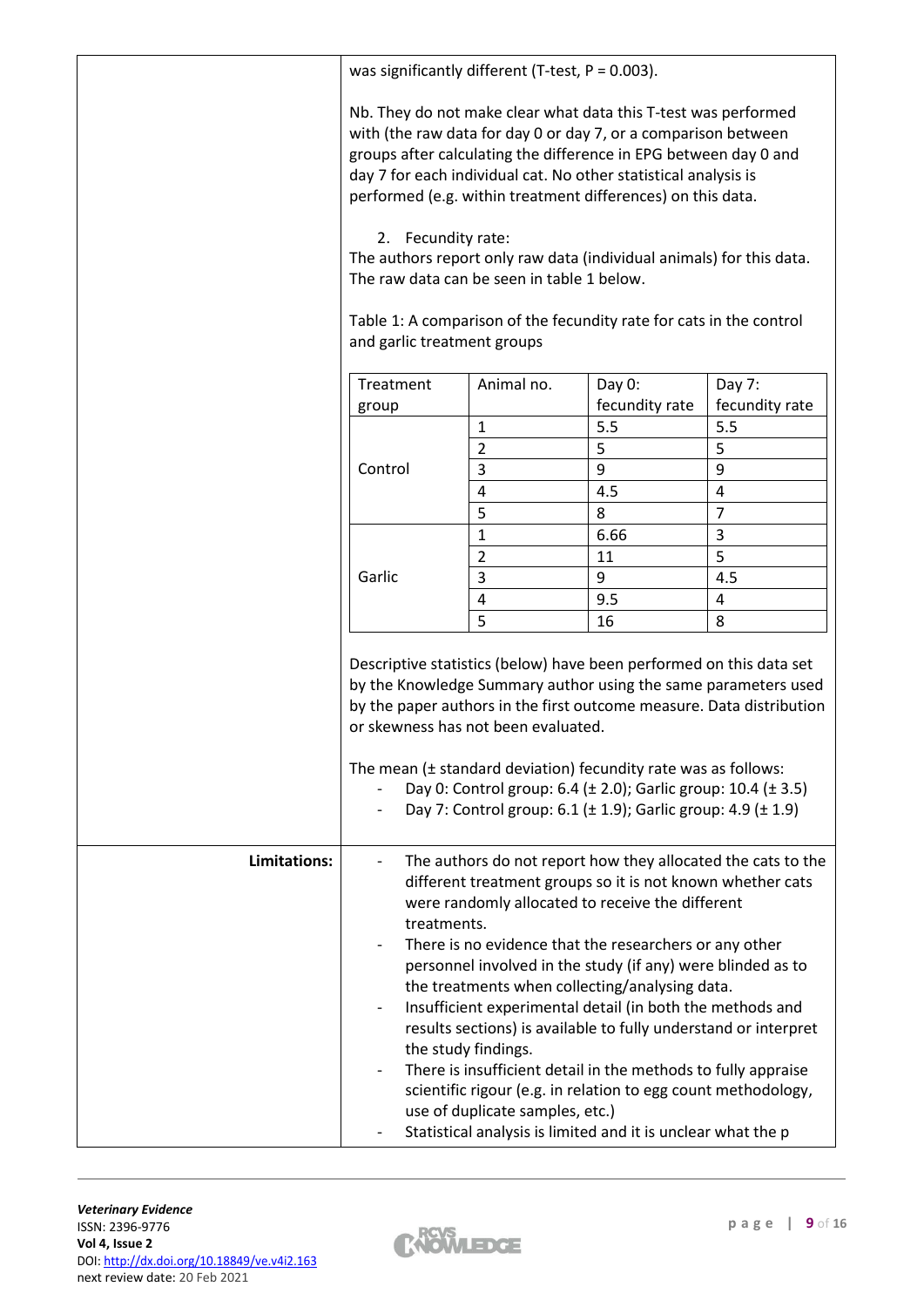| value reported relates to. The authors appear to have<br>compared treatment groups before treatment application<br>and not after. However it is possible that they have used<br>'within treatment differences in egg count between day 0<br>and day 7' data, and then conducted a between treatment<br>group T-test on the 'differences' data. This would allow<br>them to undertake one statistic test to compare between<br>treatment groups, while also handling the data in a manner<br>that would increase the likelihood of finding significant<br>differences where there is a lot of variation between dogs in<br>terms numbers of eggs present in faeces at either time<br>point. The authors do not tell us though that they do this<br>and this lack of detail is a study failing.<br>The authors do not justify their use of parametric statistical<br>$\overline{\phantom{a}}$<br>analysis or choice of measure of central tendency.<br>The sample size per treatment group is very small and does<br>not appear to be based on a power calculation or other<br>approach to determine an appropriate sample size.<br>The treatment groups differed in mean number of eggs per<br>gram of faeces (the Garlic group had approximately double<br>the number of eggs compared to the Control group) on day<br>0 (prior to treatment application). Likewise, the fecundity<br>rate of the Garlic group was higher than the Control group at<br>the start of the study (day 0).<br>The authors report that garlic reduced the number of female<br>adult worms and refer the reader to table 2 in<br>demonstration of this. However, table 2 refers to fecundity<br>rate (not the number of adult female worms) and this value<br>cannot be used to quantify number of adult female worms<br>present using the information provided. The number of<br>adult female worms was not listed as a planned outcome<br>measure, and is not reported anywhere else in the paper. |  |
|--------------------------------------------------------------------------------------------------------------------------------------------------------------------------------------------------------------------------------------------------------------------------------------------------------------------------------------------------------------------------------------------------------------------------------------------------------------------------------------------------------------------------------------------------------------------------------------------------------------------------------------------------------------------------------------------------------------------------------------------------------------------------------------------------------------------------------------------------------------------------------------------------------------------------------------------------------------------------------------------------------------------------------------------------------------------------------------------------------------------------------------------------------------------------------------------------------------------------------------------------------------------------------------------------------------------------------------------------------------------------------------------------------------------------------------------------------------------------------------------------------------------------------------------------------------------------------------------------------------------------------------------------------------------------------------------------------------------------------------------------------------------------------------------------------------------------------------------------------------------------------------------------------------------------------------------------------------------------------|--|
|                                                                                                                                                                                                                                                                                                                                                                                                                                                                                                                                                                                                                                                                                                                                                                                                                                                                                                                                                                                                                                                                                                                                                                                                                                                                                                                                                                                                                                                                                                                                                                                                                                                                                                                                                                                                                                                                                                                                                                                |  |

## **Appraisal, application and reflection**

Plant-based anthelmentics have been suggested as a potential alternative to overcome increasing resistance to conventional anthelmentics (French, 2018). The use of garlic as a traditional anthelmintic for dogs with intestinal worms has been reported ( $n = 1$  interviewee) in a study exploring central-southern Italy's ethnoveterinary practices (Guarrera et al., 2008), and more widely elsewhere in pigs (Lans et al., 2007; Bartha et al., 2015) and ruminants (Lans et al., 2007; Bullitta et al., 2018). Thus, the promotion of garlic as an anthelmintic in dogs and cats is probably derived from traditional ethnobotanical medical practices. More recently, there has been some growth in scientific interest in its potential anthelmintic properties in a range of mammalian and avian species. Extracts from garlic bulbs shown to have in vivo (e.g. Palacious-Landin et al., 2015, but see e.g. Worku, 2009; Velkers et al., 2011) and/or in vitro (e.g. Palacious-Landin et al., 2015; Orengo et al., 2016; Tavassoli et al., 2018) efficacy (differing stages of the life cycle, dependent on the study) against various species of helminth. This includes in vitro activity against some species (*Toxocara canis, Ancylostoma caninum*) that infest dogs (Orengo et al., 2016). Consequently, scientific and veterinary growth in its interest in a wormer for dogs and cats may be likely to develop over time.

No English language papers were identified that addressed the prevention aspect of the PICO. Three papers were identified that either fully (Bastidas, 1969; Ronagh et al., 2015) or partially (Andrei et al., 2011) addressed the treatment aspect of the PICO. Two of the studies focused on dogs (Bastidas, 1969; Andrei et

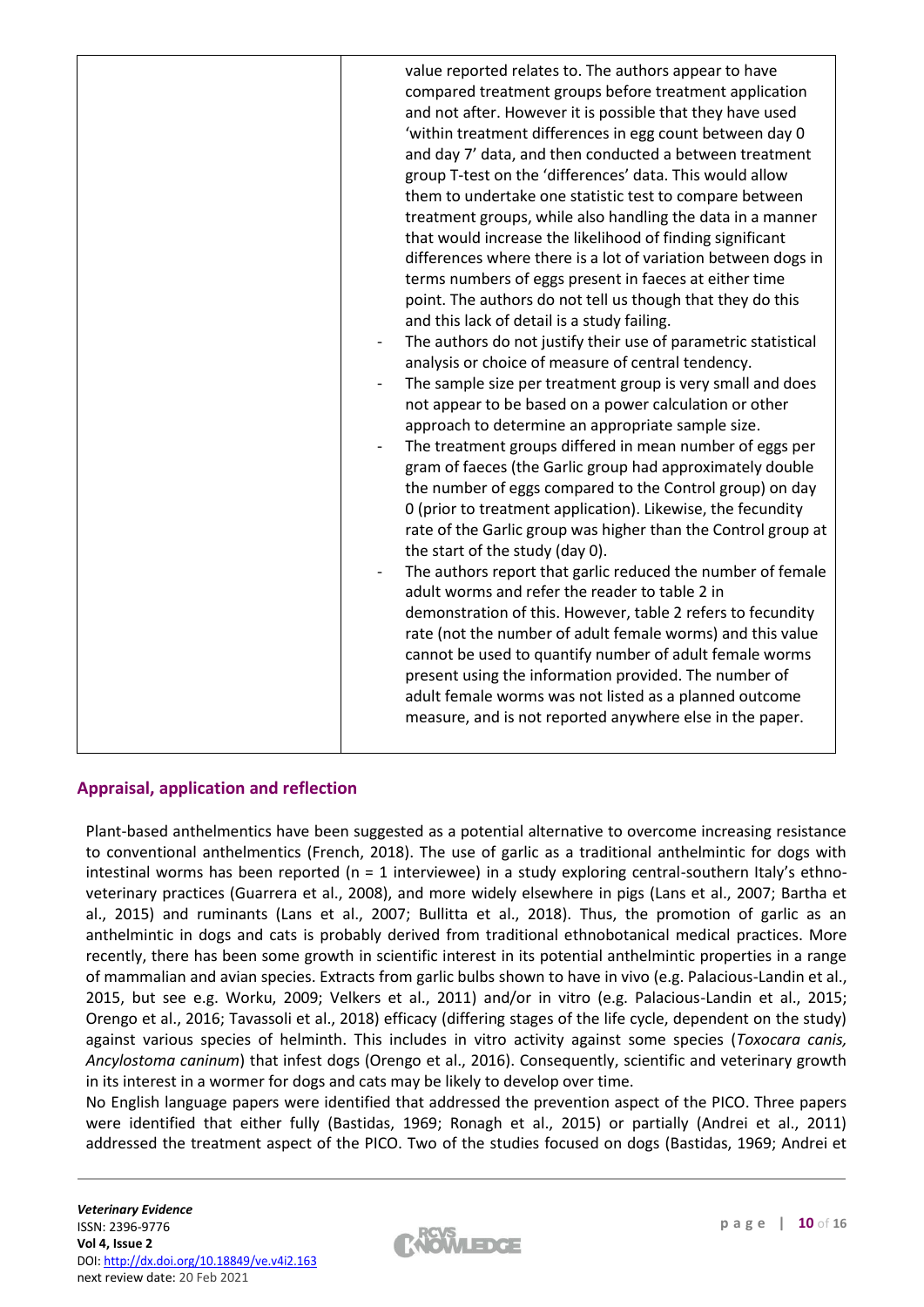al., 2011) and one of the studies focused on cats (Ronagh et al., 2015). A further abstract (Bekirov et al*.,* 1979) that examined the use of garlic (in conjunction with other ingredients) as a canine anthelmintic effective against *Echinococcus* or *Taenia hydatigena* was excluded as the main paper was in Russian but reported 92–94.8% and 100% efficacy respectively against each species. The relative lack of studies that addressed the PICO also meant that some of the intestinal worms known to affect dogs and cats in the UK did not have any evidence available to address the use of garlic as an anthelmintic for that species. Studies focusing on tapeworm species were notably absent, with the exception of the Bekirov study, which combined garlic with several other products thereby confounding interpretation of the efficacy of garlic per se as an anthelmintic. Thus, any positive anthelmintic effects at the level of the individual species may still limit clinical use to the practitioner or owner when seeking an anthelmintic effective against a broad range of intestinal worms.

All three studies included in this Knowledge Summary were clinical trials, which either used the animal as its own control (Andrei et al., 2011, Bastidas, 1969) or allocated the animals to separate treatment groups (Ronagh et al., 2015). However, despite being clinical trials, all of the studies showed clear limitations in terms of methodological approach and/or study methodology reporting and/or results reporting and highlight the importance of not using the evidence pyramid (see: O'Connor, 2017 for a discussion on the limitations to the evidence pyramid) in isolation when evaluating the relative quality of a study. Furthermore, the outcome measures used by each of the studies used are unlikely to address the clinical need of veterinary practitioners or clients seeking an anthelmintic that will kill intestinal worms present at the point of dosing the dog or cat.

In the Andrei et al. (2011) study a 90% reduction in eggs per gram of faeces for all species (*Toxocara canis*, *Ancylostoma* spp, *Trichocephalus* spp.) following a twice daily weight dependent dose of their worming preparation (tincture and pumpkin oil). Similar results were obtained for both populations (shelter dogs: n = 37, owned dogs:  $n = 10$ ) studied. However, this worming preparation used the garlic in conjunction with other herbs so any potential anthelmintic effect of garlic is totally confounded with the other components (n = 6, plus water) of the tincture and pumpkin oil preparation used. Thus, it is impossible to quantify the relative contribution (positive, negative, additive, synergistic, or no effect at all) of garlic to these findings. In defence of the authors, this study was designed to test the efficacy of this worming preparation rather than to investigate the efficacy of garlic in isolation as an anthelmintic. However, this study is also problematic in terms of its scientific quality, with authors failing to report tincture composition in sufficient detail, with no detail available on the quantity of each herb added to the tincture preparation. Dosing standardisation was achieved through product dosing based on the weight of the dog, but this is only described in terms of quantity of the tincture plus pumpkin oil supplied. Despite the most impressive sample size (relative to the other two studies reported here), the authors do not perform analytical statistics on their findings, and while they describe reporting the confidence intervals (which can be used in preference to p values), they appear to be reporting this as one value rather than as an upper and lower limit which limits its value in interpreting the data. However, the descriptive statistics do suggest that the before and after treatment faecal egg counts would be significantly different across all three of the worm species studied (and the direction of the effect is similar for both shelter and owned dogs) should a suitable analytical test be performed. Despite this, the study suffers from another key issue when considering the clinical application of this tincture, and that is that the outcome measure assessed did not include either a direct or indirect (proxy) measurement of the effect of the preparation on adult worm mortality and/or long-term fecundity. The study finished immediately after the end of the tincture and pumpkin oil dosing period. Thus, all that is known is that this worming preparation had effects on egg production during the period of dosing, without anything to indicate the possible reason for this reduction. This is a clinically important issue that is of relevance to any anthelmintic product selection, and represents a major study limitation within the context of any clinician considering using this worming preparation in preference to any product with known adulticidal efficacy.

The second of the studies evaluated (Bastidas, 1969) was included as a clinical trial based on its study methodology (before, during, after treatment) allowing it to meet the inclusion criteria but it had a sample size of one dog, and with each study phase undertaken only once, findings were potentially explicable, either partially or fully, by other undefined or unreported effects. This should be borne in mind when considering the reported findings. This study found that larvae count of *Ancylostoma caninum* decreased during daily

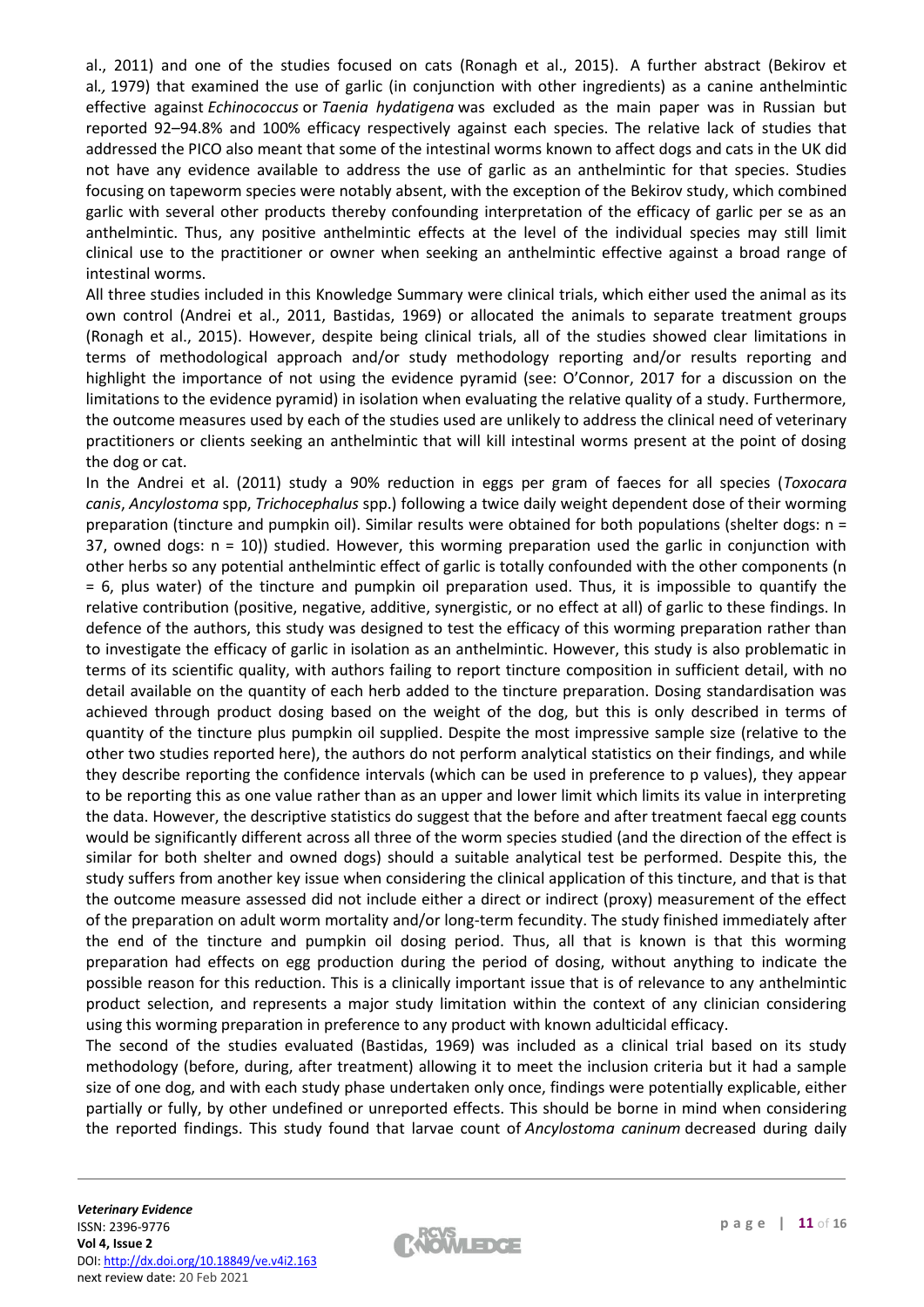dosing with garlic (non-standardised dose), but eggs per gram of faeces remained similar following a five-day dosing period. Application of the Andrei *et al*. (2011) equation for evaluating anthelmintic efficacy to Bastidas' (1969) raw data indicated that efficacy at reducing egg count after 5 days of garlic treatment was only 14.75%. This was much lower than the Andrei et al. (2011) study, and suggests that other components of the Andrei et al. study's worming preparation may have explained the increased efficacy at reducing egg count identified in that study. However, there are other differences in the study methodology and lack of detail regarding the tincture preparation mean that meaningful comparisons are difficult to draw. Garlic appeared more effective at reducing larvae count and was 81.77% effective at reducing larvae count by day 5 (the last day) of treatment. However, it is important to note that this effect was very short lived and mean larvae count increased rapidly (1 day) following discontinuation of the garlic and returned to approximately pretreatment levels only 2 days after discontinuation of the garlic. Again, while the presence of viable adult female worms was not an outcome measure of this study, these post-treatment changes in larvae count suggest that the addition of garlic to the diet at this dosage and dosing period did not affect adult female worm mortality or longer-term fecundity rates.

Finally, Ronagh et al. (2015) found that cats dosed with garlic ( $n = 5$ ) showed a numerical reduction in *Toxocara cati* eggs on a faecal egg count and a numerical reduction in fecundity rate (number of eggs produced by a female adult *Toxocara cati* worm). No such reduction in either parameter was observed for Control cats (n = 5). However, this study euthanised the cats at the end of the study (to assess fecundity rate and gastrointestinal damage to the mucosa) and did not measure faecal egg counts for a few days posttreatment cessation. Thus, while it is known that egg counts were lower, and this reduction was probably due to a reduction in the number of eggs produced by each viable female, it is not known whether any inhibitory effect of the garlic is temporary (i.e. females will increase egg production when the garlic is discontinued) or whether it is more permanent (e.g. through increased morbidity/mortality rates of adult female worms). In the light of the Bastidas (1969) study findings this is an important consideration. This study did count the number of adult female worms present within the intestines at the point of euthanasia of both the Control group and the Garlic group but does not report this information. However, the authors do not report how the cats were allocated to their respective treatment groups. Frustratingly, the pretreatment faecal egg count demonstrates that the Control cats had a lower mean ( $\pm$  standard deviation) faecal egg count (9.4  $\pm$  1.1) and fecundity rate (6.4  $\pm$  2.0) than the Garlic group (egg count: 19.0  $\pm$  2.0; fecundity rate: 10.4  $\pm$  3.5), with important implications for data handling, analysis and interpretation. The authors' report a significant effect of treatment group (Garlic versus Control) but fail to report what data was analysed to obtain this probability value, and its value to the data interpretation is thereby questionable. With better management of subject allocation to the treatment groups (for example by using faecal egg counts to rank cats according to worm burden severity and then allocating to treatments using a randomised block approach) this study could have been strengthened. It is not clear why this was not undertaken as the authors originally trapped 100 cats, and retained the 25 most *Toxocara cati* parasitised cats to use in this study, so this limitation could have been addressed at the study outset.

In summary, based on the limited and relatively poor quality studies available to address the PICO, garlic may have a temporary inhibitory action on larvae and/or egg production of the intestinal worm species studied but none of the studies directly investigated the effect of garlic on adult worm mortality or viability. However, where a proxy measure was used (egg/larvae production after treatment cessation) this suggested that garlic did not have adulticidal action against *Ancyclostoma caninum*. In the absence of research to demonstrate high levels of adulticidal action against a range of intestinal wormers at therapeutic, non-toxic levels in cats and dogs, clients should be advised that garlic is not proven as an effective anthelmintic (either against multiple species or a single species) for use in dogs and cats with to prevent, or to treat, an intestinal worm burden.

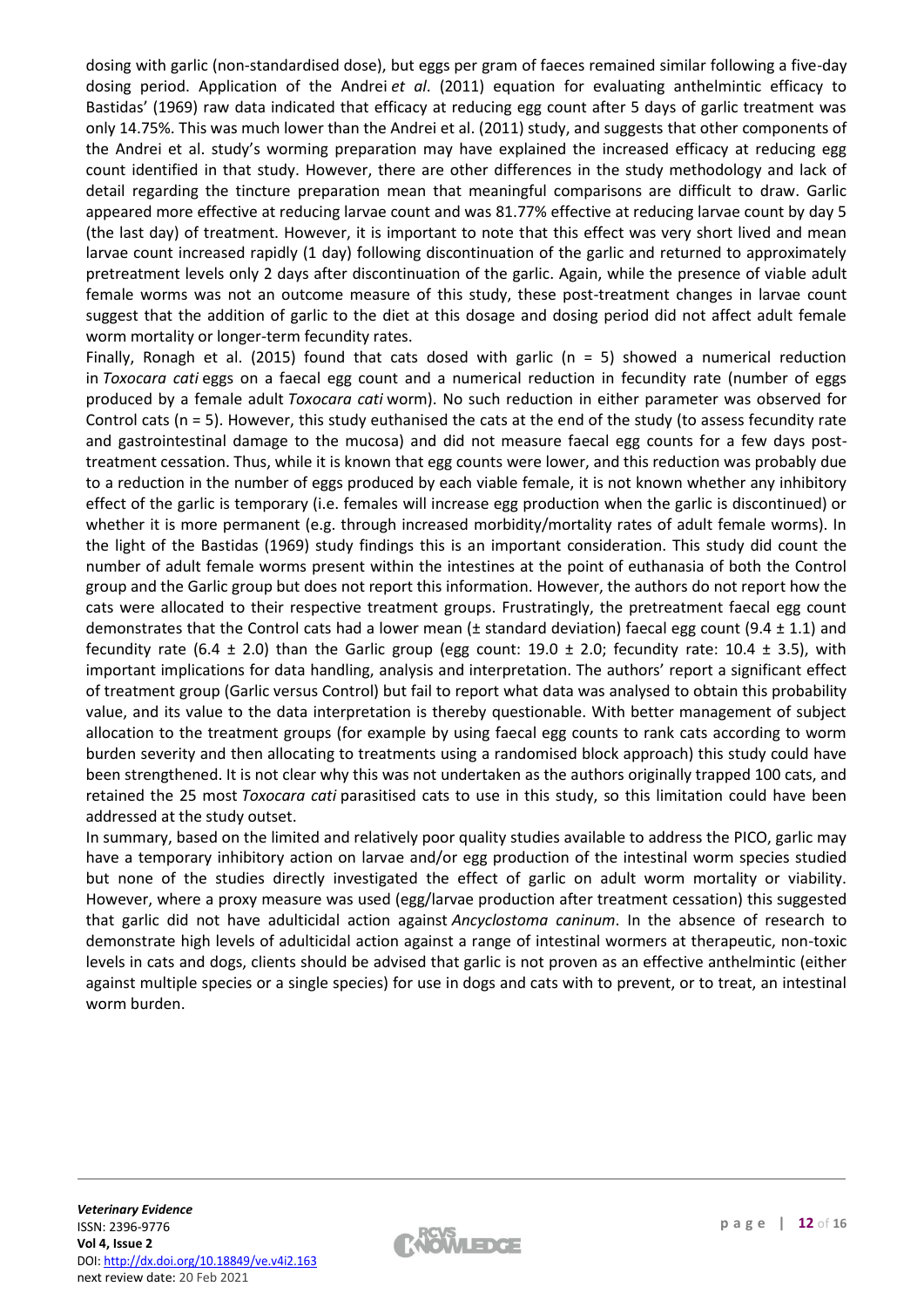# **Methodology Section**

| <b>Search Strategy</b>                   |                                                                                                                                                                                                                                                                                                                                                                                                                                                                                                                                                                                                                                                                                                                                                                                                                                                                                                                                                                                                                                                                                                                                                                  |  |  |  |  |  |
|------------------------------------------|------------------------------------------------------------------------------------------------------------------------------------------------------------------------------------------------------------------------------------------------------------------------------------------------------------------------------------------------------------------------------------------------------------------------------------------------------------------------------------------------------------------------------------------------------------------------------------------------------------------------------------------------------------------------------------------------------------------------------------------------------------------------------------------------------------------------------------------------------------------------------------------------------------------------------------------------------------------------------------------------------------------------------------------------------------------------------------------------------------------------------------------------------------------|--|--|--|--|--|
| Databases searched and dates<br>covered: | Pubmed, accessed via the NCBI website (01/01/1900 - 20/02/2019);<br>Web of Science (1990 - 20/02/2019)                                                                                                                                                                                                                                                                                                                                                                                                                                                                                                                                                                                                                                                                                                                                                                                                                                                                                                                                                                                                                                                           |  |  |  |  |  |
|                                          | Pubmed & Web of Science search:                                                                                                                                                                                                                                                                                                                                                                                                                                                                                                                                                                                                                                                                                                                                                                                                                                                                                                                                                                                                                                                                                                                                  |  |  |  |  |  |
|                                          | (dog OR dogs OR canine OR canid OR canis OR bitch OR bitches OR<br>pup OR puppy OR puppies OR cat OR cats OR feline OR felid OR<br>kitten OR kittens) AND (garlic OR "allium sativum") AND (worm OR<br>tapeworm OR tape-worm OR "tape worm" OR roundworm OR<br>round-worm OR "round worm" OR hookworm OR hook-worm OR<br>"hook worm" OR whipworm OR whip-worm OR "whip worm" OR<br>flatworm OR "flat worm" OR flat-worm OR endoparasite OR endo-<br>parasite OR parasite OR parasitic OR anthelmintic OR ascarid OR<br>ascaris OR larvae OR toxocara OR toxascaris OR ancylostoma OR<br>trichuris OR uncinaria OR Dipylidium OR Taenia OR echinococcus OR<br>cestode OR cestodes OR nematode OR nematodes OR Trematode<br>OR Trematodes OR Fluke OR Flukes OR Nanophytus OR heterophyes<br>OR cryptocotyle OR apophallus OR alaria)                                                                                                                                                                                                                                                                                                                              |  |  |  |  |  |
|                                          | <b>CAB Abstract search:</b>                                                                                                                                                                                                                                                                                                                                                                                                                                                                                                                                                                                                                                                                                                                                                                                                                                                                                                                                                                                                                                                                                                                                      |  |  |  |  |  |
|                                          | 1.<br>(dog or dogs or canine or canid or canis or bitch or bitches<br>or pup or puppy or puppies or cat or cats or feline or felid<br>or kitten or kittens).mp. [mp=abstract, title, original title,<br>broad terms, heading words, identifiers, cabicodes]<br>(garlic or allium sativum).mp. [mp=abstract, title, original<br>2.<br>title, broad terms, heading words, identifiers, cabicodes]<br>3.<br>(worm or tapeworm or tape-worm or tape worm or<br>roundworm or round-worm or round worm or hookworm<br>or hook-worm or hook worm or whipworm or whip-worm<br>or whip worm or flatworm or flat worm or flat-worm or<br>endoparasite or endo-parasite or parasite or parasitic or<br>anthelmintic or ascarid or ascaris or larvae or toxocara or<br>toxascaris or ancylostoma or trichuris or uncinaria or<br>Dipylidium or Taenia or echinococcus or cestode or<br>cestodes or nematode or nematodes or Trematode or<br>Trematodes or Fluke or Flukes or Nanophytus or<br>heterophyes or cryptocotyle or apophallus or alaria).mp.<br>[mp=abstract, title, original title, broad terms, heading<br>words, identifiers, cabicodes]<br>1 and 2 and 3<br>4. |  |  |  |  |  |
| Dates searches performed:                | Pubmed (20/02/2019); Web of Science (20/02/2019); CAB Abstracts<br>(20/02/2019)                                                                                                                                                                                                                                                                                                                                                                                                                                                                                                                                                                                                                                                                                                                                                                                                                                                                                                                                                                                                                                                                                  |  |  |  |  |  |

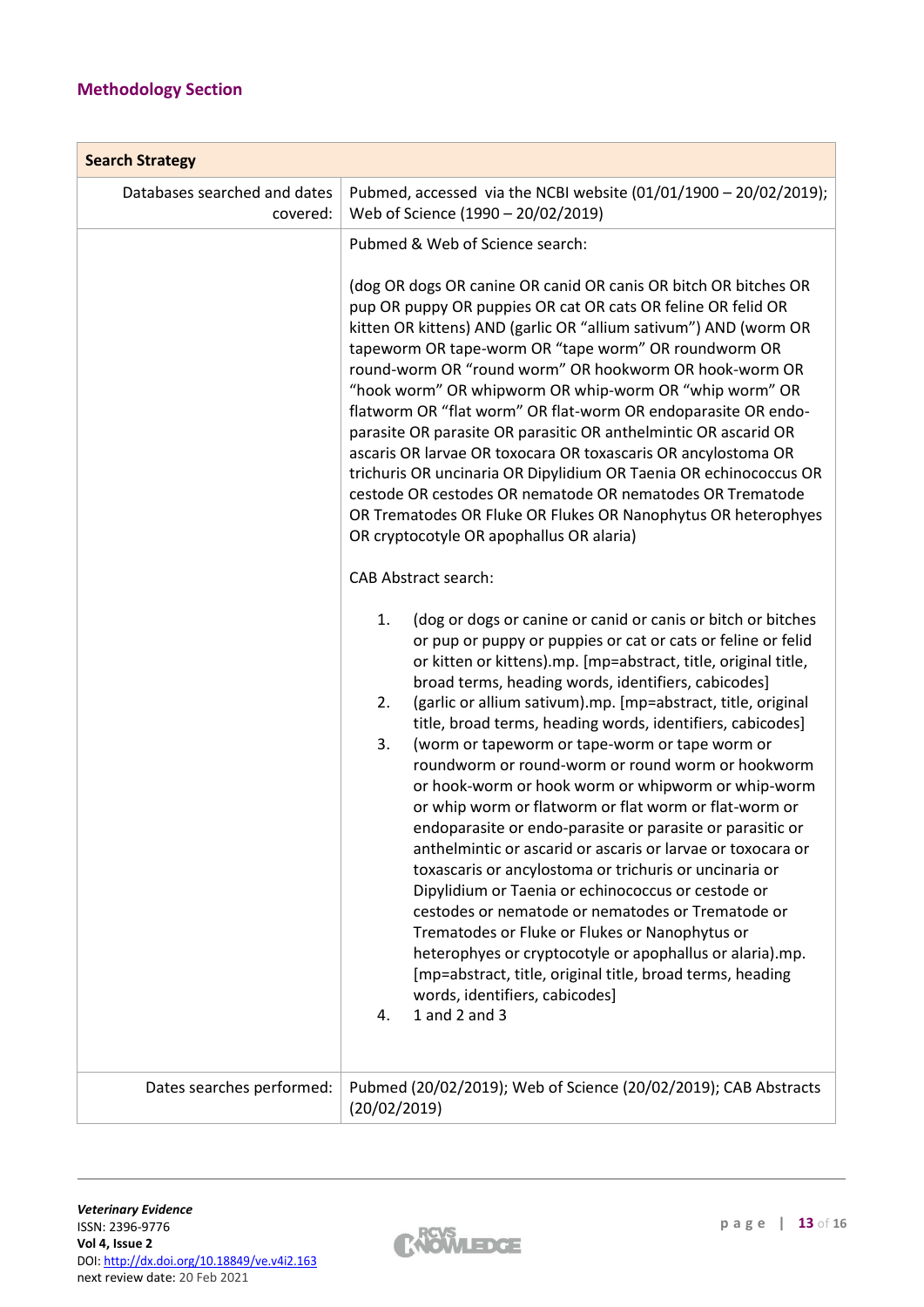| <b>Exclusion / Inclusion Criteria</b> |                                                                                                                                      |  |  |  |
|---------------------------------------|--------------------------------------------------------------------------------------------------------------------------------------|--|--|--|
|                                       | Exclusion:   Pre-defined exclusion criteria: non-English language, popular press<br>articles, in vitro studies, conference abstracts |  |  |  |
| Inclusion: $ $                        | Any comparative study in which the effect of garlic on intestinal<br>worms in dogs or cats was studied                               |  |  |  |

| <b>Search Outcome</b>                         |                                       |                                                      |                                              |                                             |                         |                                    |
|-----------------------------------------------|---------------------------------------|------------------------------------------------------|----------------------------------------------|---------------------------------------------|-------------------------|------------------------------------|
| <b>Database</b>                               | <b>Number</b><br><b>of</b><br>results | Excluded - did<br>not answer<br>the PICO<br>question | Excluded - not<br><b>English</b><br>language | Excluded $-$<br>conference<br>abstract only | Excluded-<br>duplicates | <b>Total</b><br>relevant<br>papers |
| Pubmed                                        | 8                                     | 7                                                    | 0                                            | 0                                           | $\Omega$                | $\mathbf{1}$                       |
| Web of Science                                | 10                                    | $\Omega$                                             | 0                                            | $\overline{0}$                              | $\Omega$                | $\overline{0}$                     |
| <b>CAB Abstracts</b>                          | 17                                    | 14                                                   | 1                                            | 0                                           | $\Omega$                | $\overline{2}$                     |
| Total relevant papers when duplicates removed |                                       |                                                      |                                              | 3                                           |                         |                                    |

## **CONFLICT OF INTEREST**

The author declares no conflicts of interest.

## **REFERENCES**

- 1. Andrei, S., Ilie, M. S., Mederle, N. & Darabus, G. (2011) Testing the effectiveness of a plant extract in the therapy on some endoparasites in dogs. *Lucrari Stiintifice - Medicina Veterinara, Universitatea de Stiinte Agricole si Medicina Veterinara "Ion Ionescu de la Brad" Iasi,* 54(3), pp. 247–254.
- 2. Bartha, S. G., Quave, C. L., Balogh, L., Papp, N. (2015) Ethnoveterinary practices of Covasna County, Transylvania, Romania. *Journal of Ethnobiology and Ethnomedicine* 11: 35 [online] Available from: https://ethnobiomed.biomedcentral.com/articles/10.1186/s13002-015-0020-8 (accessed: 16/05/2019) DOI:<http://dx.doi.org/10.1186/s13002-015-0020-8>
- 3. Bastidas, G. J. (1969) Effect of ingested garlic on *Necator americanus* and *Ancylostoma caninum*. *The American Journal of Tropical Medicine and Hygiene,* 18(6), pp. 920–923. DOI: <http://dx.doi.org/10.4269/ajtmh.1969.18.920>
- 4. Bekirov, R. E., Azimov, Sh. A., Oripov, A. O., & Dzhumaev, Z. (1979) The efficacy of granules against cestodes in dogs. *Veterinariya, Moscow* 8, pp. 50–51.
- 5. Bullitta, S., Re, G. A., Manunta, D. I., & Oiluzza, G. (2018) Traditional knowledge about plant, animal,

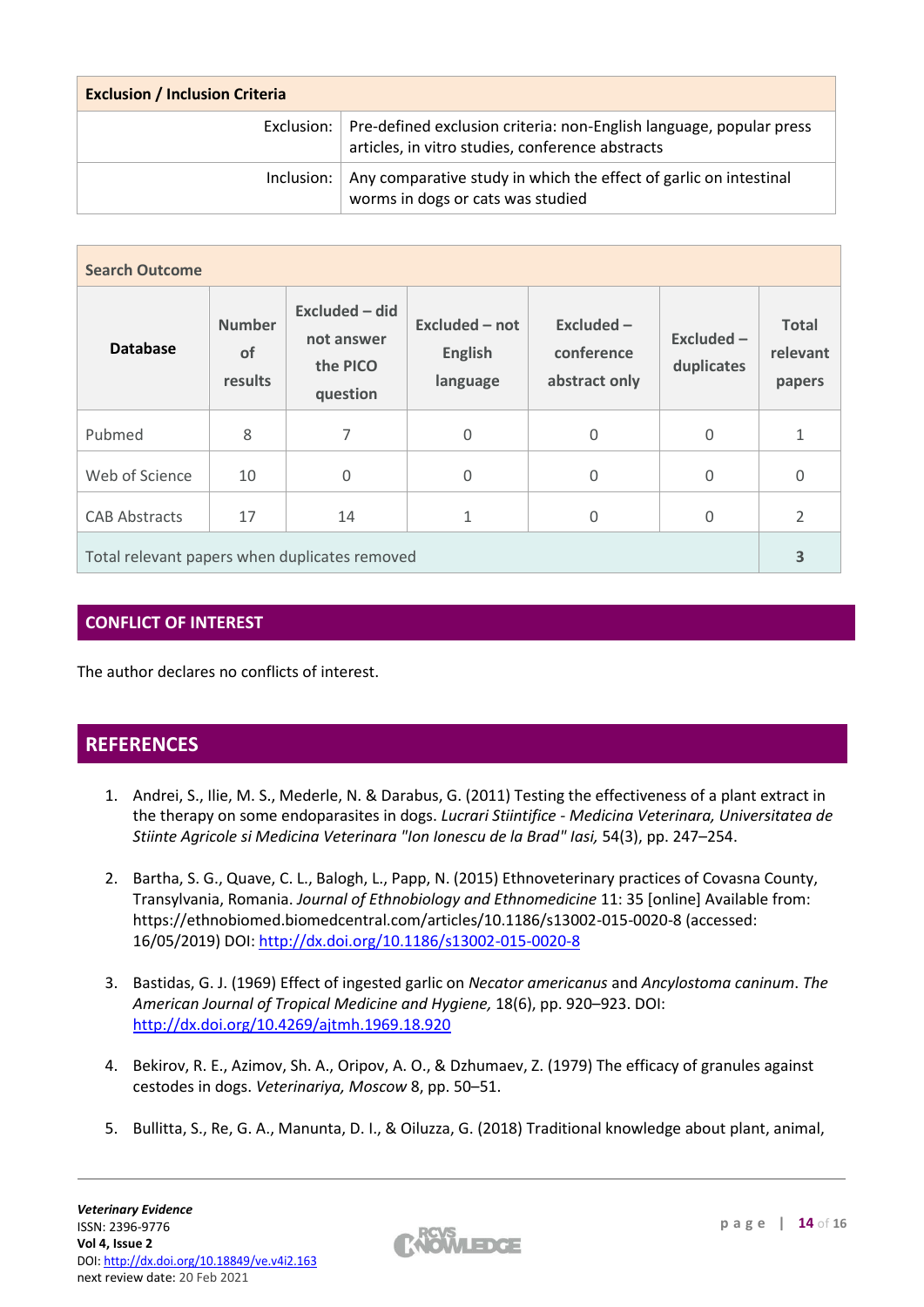and mineral-based remedies to treat cattle, pigs, horses, and other domestic animals in the Mediterranean island of Sardinia. *Journal of Ethnobiology and Ethnomedicine* 14: 50 [online] Available from: https://ethnobiomed.biomedcentral.com/articles/10.1186/s13002-018-0250-7 (accessed: 16/05/2019) DOI:<http://dx.doi.org/10.1186/s13002-018-0250-7>

- 6. Buona, F., Pacifico, L., Piantedosi, D., Sgroi, G., Neola, B., Roncoroni, C., Genovese, A., Rufrano, D., & Veneziano, V. (2019) Preliminary Observations of the Effect of Garlic on Egg Shedding in Horses Naturally Infected by Intestinal Strongyles. *Journal of Equine Veterinary Science* 72: 79–83. DOI: <http://dx.doi.org/10.1016/j.jevs.2018.10.025>
- 7. French, K. E. (2018) Plant-Based Solutions to Global Livestock Anthelmintic Resistance. *Ethonobiology Letters* 9(2): 110–123. DOI:<http://dx.doi.org/10.14237/ebl.9.2.2018.980>
- 8. Guarrera, P. M., Lucchese, F., & Medori, S. (2008) Ethnophytotherapeutical research in the high Molise region (Central-Southern Italy). *Journal of Ethnobiology and Ethnomedicine* 4: 7 [online] Available from: https://ethnobiomed.biomedcentral.com/articles/10.1186/1746-4269-4-7 (accessed: 16/05/2019) DOI:<http://dx.doi.org/10.1186/1746-4269-4-7>
- 9. Lans, C., Turner, N., Khan, T., Brauer, G., & Boepple, W. (2007) Ethnoveterinary medicines used for ruminants in British Columbia, Canada. *Journal of Ethnobiology and Ethnomedicine* 3: 11 [online] Available from: https://ethnobiomed.biomedcentral.com/articles/10.1186/1746-4269-3-11 (accessed: 16/05/2019) DOI:<http://dx.doi.org/10.1186/1746-4269-3-11>
- 10. O'Connor, A. (2017) Is the simplicity of the evidence pyramid actually detrimental for understanding evidence? *Veterinary Evidence* 2(1). DOI[: http://dx.doi.org/10.18849/ve.v2i1.100](http://dx.doi.org/10.18849/ve.v2i1.100)
- 11. Orengo, K. O., Maitho, T., & Mbaria, J. 2016. In vitro anthelmintic activity of *Allium sativum*, *Allium cepa* and *Jatropha curcas* against *Toxocara canis* and *Ancylostoma caninum*. *African Journal of Pharmacy and Pharmacology* 10(21): 465–471.
- 12. Martin, L. K. & Beaver, P. C. (1968) Evaluation of Kato thick-smear technique for quantitative diagnosis of helminth infections. *American Journal of Tropical Medicine and Hygiene* 17, pp. 382–391. DOI: <http://dx.doi.org/10.4269/ajtmh.1968.17.382>
- 13. Palacious-Landin, J., Mendoza-de Gives, P., Salinas-Sanchez, D. O., Lopez-Arellano, M. E., Liebano-Hernadez, E., Hernadez-Velazquez, V. M., & Valladares-Cisneros, M. G. (2015) In vitro and in vivo nematocidal activity of *Allium sativum* and *Tagetes erecta* extracts Against *Haemonchus contortus*. *Turkish Journal of Parasitology* 31: 277–282. DOI:<http://dx.doi.org/10.5152/tpd.2015.4523>
- 14. Ronagh, K., Gharouni, A., Bahadori, S. R., Zakian, A., Gholami, N., Rezaeian, H. & Shahraki, M. S. (2015) Effect of *Nigella sativa, Allium sativum, Syzgium aromaticum* and *Cucurbita maxima* on *Toxocara cati*  fecal egg count in stray cats. *Online Journal of Veterinary Research,* 19(5), pp. 325–330.
- 15. Tavassoli, M., Jalilzadeh-Amin, G,. Fard, V. R. B., & Esfandiarpour, R. 2018. The in vitro effect of Ferula asafoetida and Allium sativum extracts on Strongylus spp. *Annals of Parasitology* 64(1): 59–63.
- 16. Velkers, F. C., Dieho, K., Pecher, F. W. M., Vernooij, J. C. M., van Eck, J. H. H., &Landman, W. J. M. (2011) Efficacy of allicin from garlic against *Ascaridia galli* infection in chickens. *Poultry Science* 90(2): 364–368. DOI:<http://dx.doi.org/10.3382/ps.2010-01090>
- 17. Worku, M., Franco, R., & Baldwin, K. (2009) Efficacy of garlic as an anthelmintic in adult Boer goats. *Archives of Biological Sciences* 61(1): 135–140. DOI[: http://dx.doi.org/10.2298/ABS0901135W](http://dx.doi.org/10.2298/ABS0901135W)